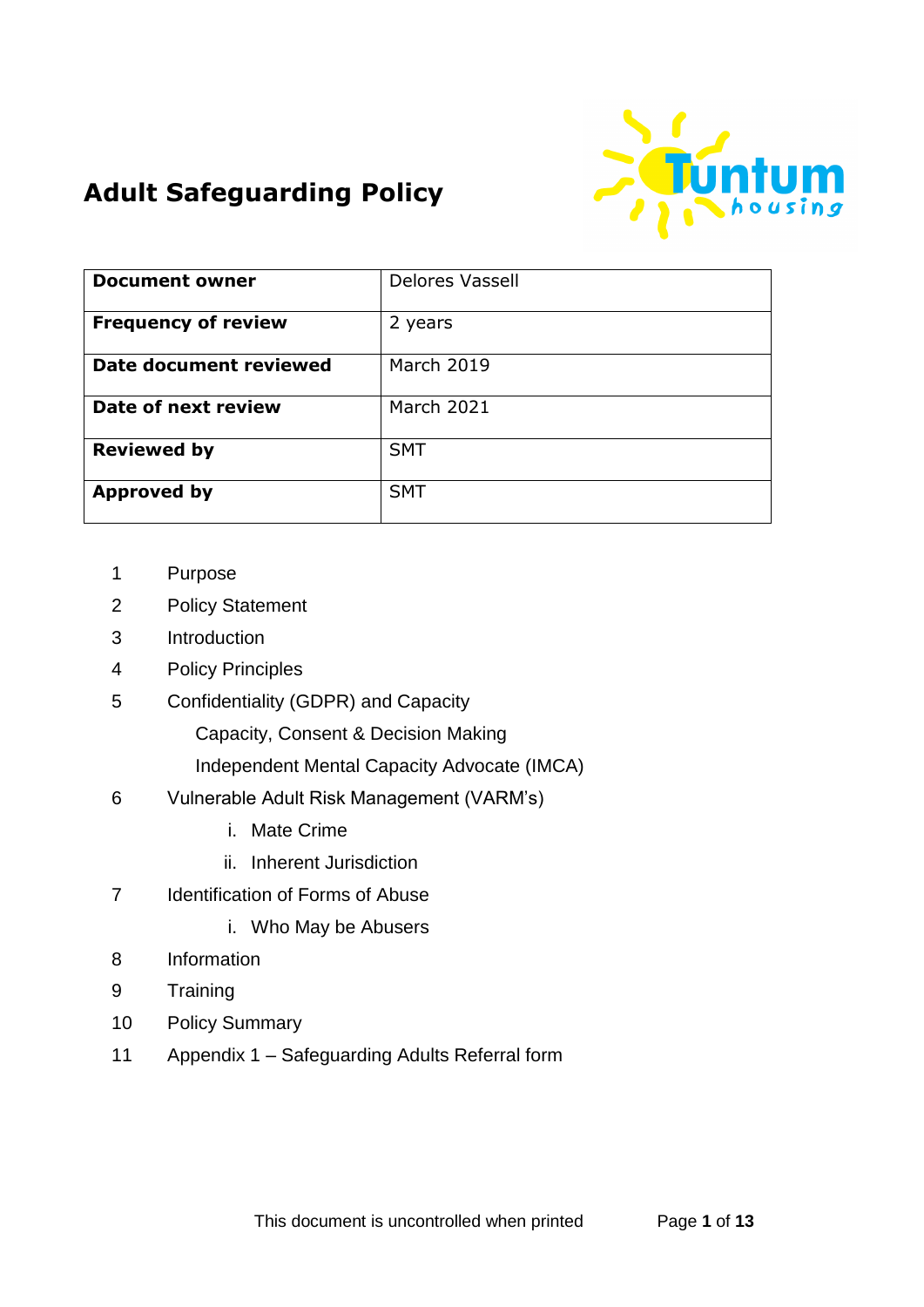# **ADULT SAFEGUARDING STATEMENT & POLICY**

# **1. Purpose**



Tuntum Housing Association is committed to ensuring that all vulnerable adults are protected and kept safe from harm whilst engaged in services organised and provided by us. Tuntum Housing Association will also safeguard the welfare of vulnerable adults who use our services by protecting them from abuse.

2. Statement

Tuntum Housing Association recognises its responsibilities under relevant legislation to make arrangements for ensuring that its functions are discharged having regard to the need to safeguard and promote the welfare of vulnerable adults. Tuntum Housing Association operates on a zero tolerance basis to abuse and neglect within our organisation.

This policy applies to all situations within the Tuntum Housing Association operation, which could potentially involve vulnerable adults, from vulnerable adults in a reception area to home visits where vulnerable adults are present. Good Practice guidelines will be provided for staff, to protect vulnerable adults and to protect staff from allegations of abuse.

The policy affects every Tuntum Housing Association board member, staff member, volunteer and anyone working on behalf of and/or representing Tuntum Housing Association.

This policy should be read in conjunction with the following publications:-

No Secrets (DoH) ['Safeguarding adults: sharing information'](https://www.scie.org.uk/safeguarding/adults/practice/sharing-information) Social Care Institute for Excellence Safeguarding Adults (NHS Midlands & East) Nottingham & Nottinghamshire Safeguarding Vulnerable Adults Guidance – 2018 Derby & Derbyshire Safeguarding Adults Policy & Procedure - 2017

# 3. **Introduction**

This policy on Safeguarding Adults has been devised following the guidance of the Care Act 2014. The definition of safeguarding is:

"*Safeguarding means protecting an adult's right to live in safety, free from abuse and neglect. It is about people and organisations working together to prevent and stop both the risks and experience of abuse or neglect, while at the same time making sure that the adult's wellbeing is promoted including, where appropriate, having regard to their views, wishes, feelings and beliefs in deciding on any Tuntum. This must recognise that adults sometimes have complex interpersonal relationships and may be ambivalent, unclear or unrealistic about their personal circumstances"*

The Care Act identifies six key principles that should underpin all adult safeguarding work:

Empowerment – People being supported and encouraged to make their own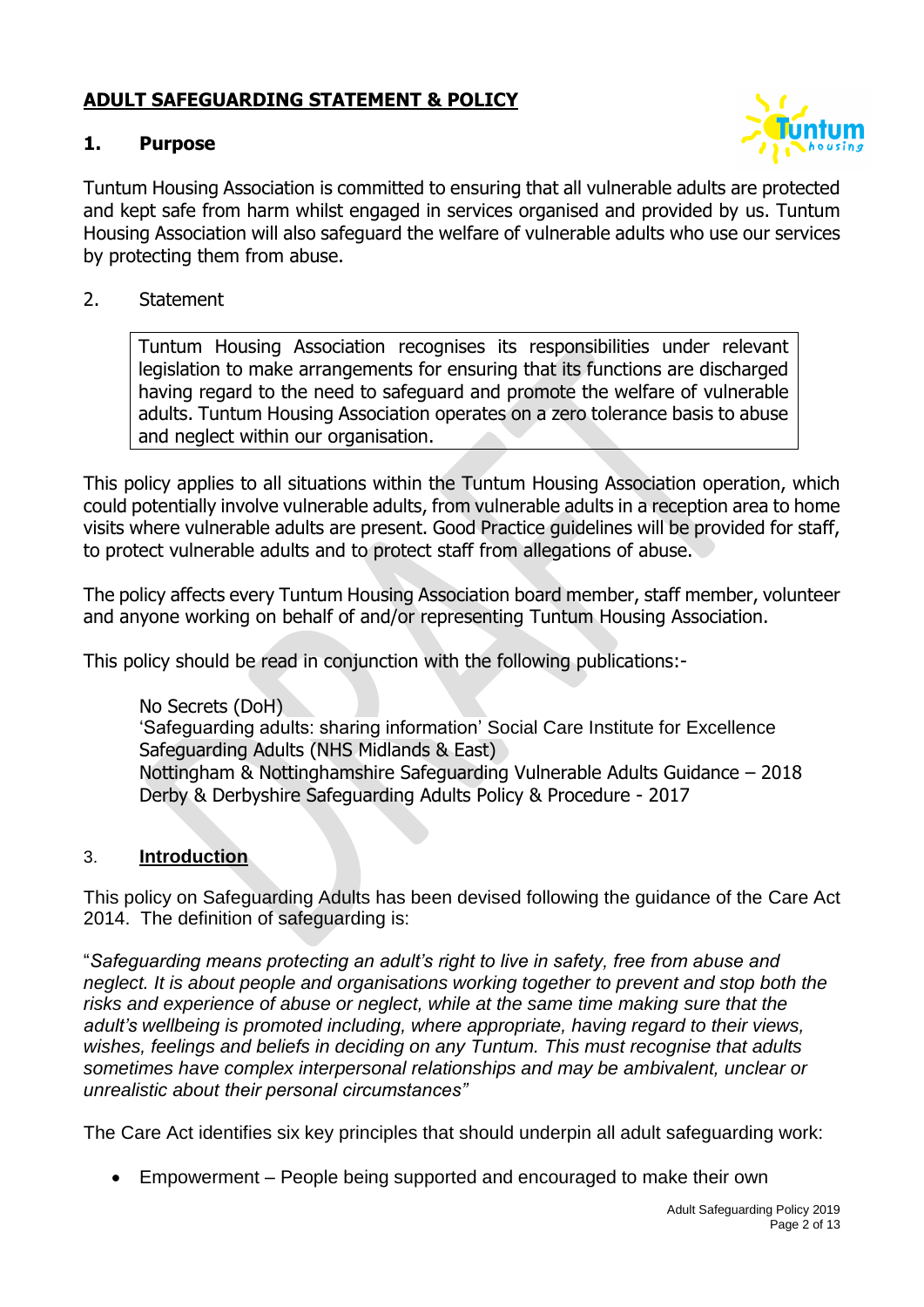decisions and informed consent.

*"I am asked what I want as the outcomes from the safeguarding process and these directly inform what happens."*

• Prevention – It is better to take Tuntum before harm occurs. *"I receive clear and simple information about what abuse is, how to recognise the signs and what I can do to seek help."*

 Proportionality – The least intrusive response appropriate to the risk presented. *"I am sure that the professionals will work in my interest, as I see them and they will only get involved as much as needed."*

• Protection – Support and representation for those in greatest need. *"I get help and support to report abuse and neglect. I get help so that I am able to take part in the safeguarding process to the extent to which I want."*

 Partnership – Local solutions through services working with their communities. Communities have a part to play in preventing, detecting and reporting neglect and abuse.

*"I know that staff treat any personal and sensitive information in confidence, only sharing what is helpful and necessary. I am confident that professionals will work together and with me to get the best result for me."*

 Accountability – Accountability and transparency in delivering safeguarding. *"I understand the role of everyone involved in my life and so do they."*

This policy is designed to allow for the prevention, investigation and action, on a multi agency basis, in respect of allegations of abuse against adults at risk. It should therefore be read and acted upon in conjunction with the **Multi-agency Policies and Procedures on Working to Safeguard Adults**, as issued by each local Safeguarding Adults Board. Tuntum operates various internal audit processes (annual internal service audit, safeguarding spot audits) to identify and improve accountability internally.

For the purposes of clarity, all the clients of Tuntum over the age of 18 are considered to be adults at risk. The adult at risk concerned could also be someone other than a Tuntum client, such as a relative, friend or neighbour, or even an employee.

The policy serves three purposes:

- $\triangleright$  to help identify when abuse may be occurring
- $\triangleright$  to allow for the reporting of such concerns by offering practical ways in which to report concerns
- $\triangleright$  where possible we prevent abuse rather than react to it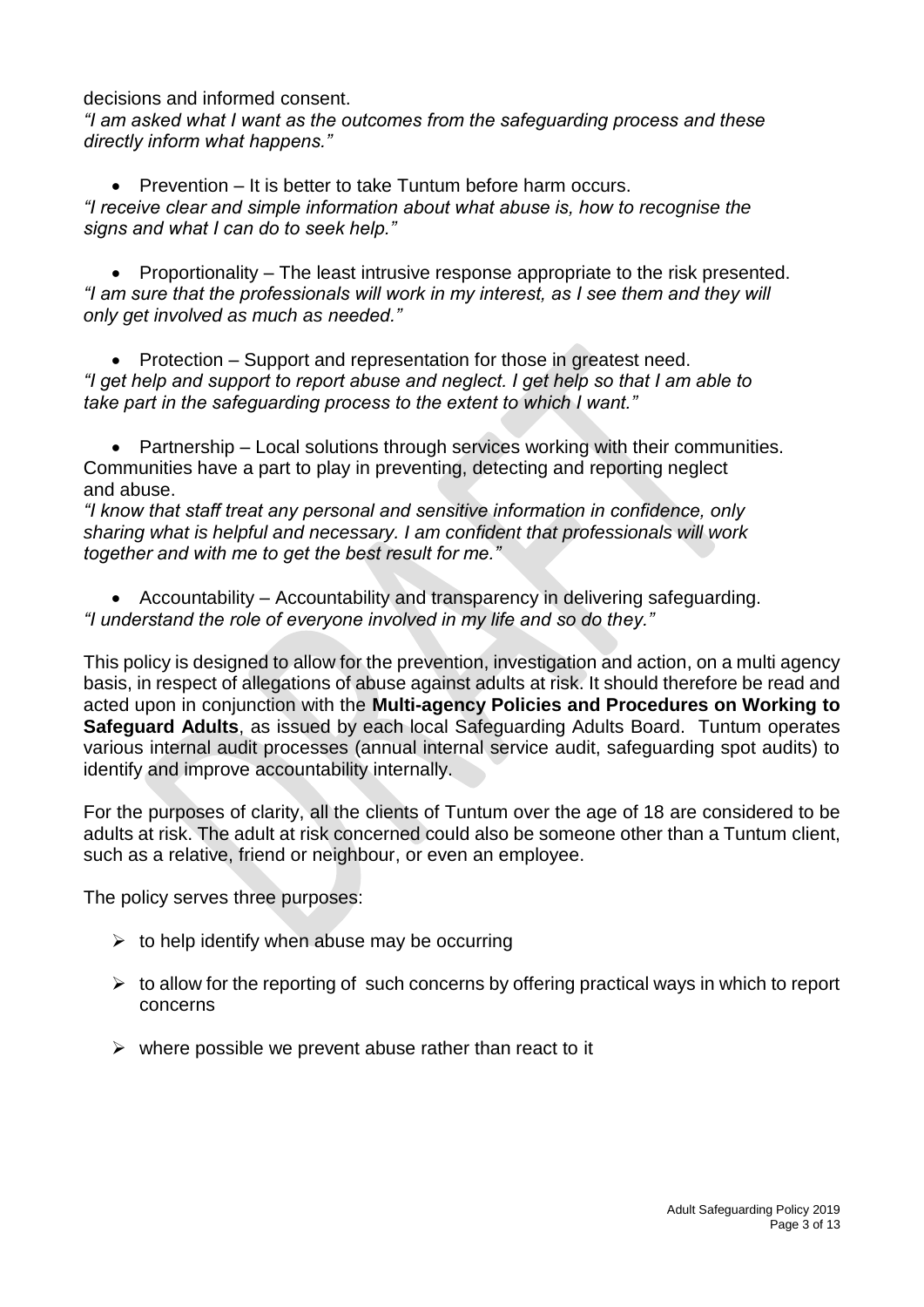# **4. Policy Principles**

The policy meets Tuntum's responsibilities laid out in the Public Interest Disclosure Act 1998 and the Human Rights Act 1998. It also links to the ASB, Crime and Policy Act 2014, which identifies a more local approach to ASB and puts victims first.

Tuntum expects every member of staff, volunteer and Board member to not only carry out their duties in a manner consistent with the six principles of the Care Act, but also to report incidents or behaviour where they feel this is being compromised, be that as a result of:

- a Tuntum policy.
- a member of staff.
- a result of another agency practice,
- behaviour of staff from another agency,
- a family member or relative,
- or some other person.

# **5. Confidentiality (GDPR) and Capacity**

The protection of all confidential information is recognised as good practice, but public interest can override the duty of confidentiality. It is difficult for a single agency to know if an adult may be at risk. The alleged perpetrator may have been involved in other cases etc and staff may decide to discuss concerns with relevant "others" such as the Safeguarding Adults team in each area or possibly the Public Protection Police Unit to determine if safeguarding action is required.

The principles of confidentiality are:

Information should only be shared on a "need to know" basis when it is to protect the vital interests of the Client. However it may be appropriate to discuss concerns with Social Services and possibly identify a serial abuser.

Confidentiality should not be confused with secrecy.

Assurances of absolute confidentiality should not be given to any client as it is never guaranteed that abuse will not occur. In circumstances where abuse is a criminal act or other vulnerable people are at risk, the information must be disclosed to the relevant authorities.

Informed consent should be obtained wherever possible. Care should be taken to check that each vulnerable person has the capacity to make decisions about sharing confidential information and the consequences of not doing so.

In some cases concerns must be shared against the wishes of the individual concerned. This is when there is an immediate and / or clear risk to either the individual themselves or another person, and failure to share concerns will likely lead to further abuse taking place. In all of these cases staff and volunteers should endeavour to speak with their line manager or a member of the management team first; however, in some circumstances this may not be possible and the safety of individuals is the first priority.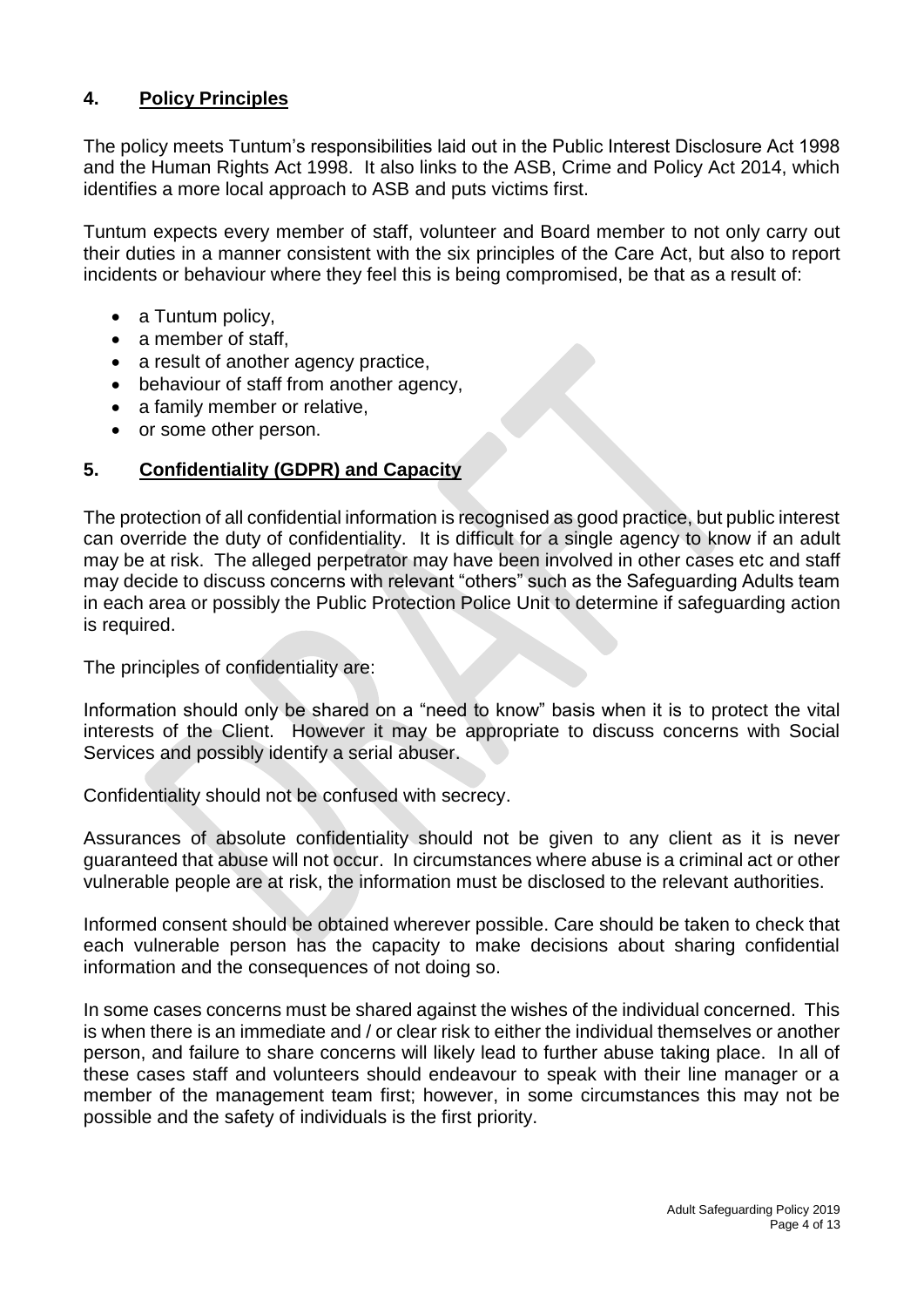# **5.1 Capacity, Consent and Decision Making**

Staff should adhere to the following principles where concerns arise regarding capacity:

The consideration of capacity is crucial at all stages of Safeguarding Adults Procedures. For example determining the ability of an adult at risk to make lifestyle choices, such as choosing to remain in a situation where they risk abuse; determining whether a particular act or transaction is abusive or consensual; or determining how much an adult at risk can be involved in making decisions in a given situation.

The Mental Capacity Act 2005 provides a statutory framework to empower and protect adults at risk who may not be able to make their own decisions. It makes it clear who can take decisions in which situations and how they should go about this. It enables people to plan ahead for a time when they may lose capacity.

The whole Act is underpinned by a set of five key principles:

- 1. A presumption of capacity every adult has the right to make his or her own decisions and must be assumed to have capacity to do so unless it is proved otherwise;
- 2. The right for individuals to be supported to make their own decisions people must be given all appropriate help before anyone concludes that they cannot make their own decisions;
- 3. That individuals must retain the right to make what might be seen as eccentric or unwise decisions;
- 4. Best interests anything done for or on behalf of people without capacity must be in their best interests; and
- 5. Least restrictive intervention anything done for or on behalf of people without capacity should be the least restrictive of their basic rights and freedoms.

# **5.2 Independent Mental Capacity Advocate** (IMCA)

The purpose of the Independent Mental Capacity Advocacy Service is to help particularly vulnerable people who lack the capacity to make important decisions about serious medical treatment and changes of accommodation, and who have no family or friends that it would be appropriate to consult about those decisions.

The role of the Independent Mental Capacity Advocate (IMCA) is to work with and support people who lack capacity, and represent their views to those who are working out their best interests.

The Department of Health has extended the Act through Regulations to cover circumstances where a Safeguarding Adults allegation has been made. The Regulations specify that Local Authorities and the NHS have powers to instruct an IMCA if the following requirements are met: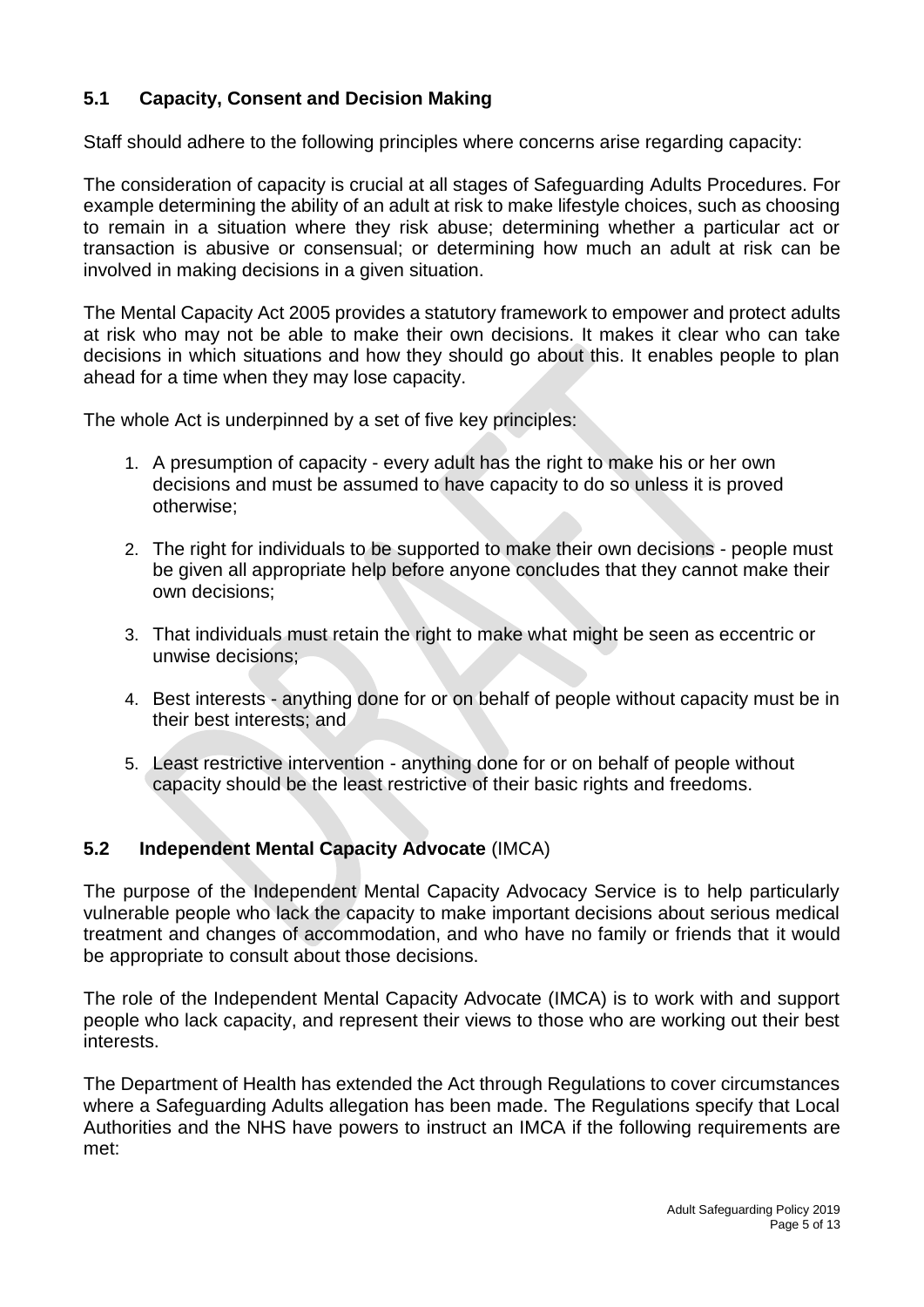- $\triangleright$  where safeguarding measures are being put in place in relation to the protection of adults at risk from abuse; and
- $\triangleright$  where the person lacks capacity

# **6. Vulnerable Adult Risk Management – VARM's**

VARM is a process that provides professionals with a framework to facilitate effective multiagency working with adults at risk who are deemed to have mental capacity and who are at risk of serious harm or death through self-neglect, risk taking behaviour or refusal of services. In cases such as self-neglect, risk taking behaviour and refusal of services there is no abuse perpetrated by a third party, so the referrals do not meet the threshold for the Safeguarding Adults process; however they do need to be considered and risk assessed via another process.

The VARM does not replace established processes such as MAPPA or MARAC; these will take priority.

In order to consider a person for a VARM meeting **all** the following criteria should apply:

- A person **must have capacity** to make decisions and choices regarding their life
- There is a **risk of serious harm or death** by self-neglect, fire, deteriorating health condition, non-engagement with services or where an adult is targeted by the local community, is the victim of Hate Crime or Anti-Social Behaviour or the victim of sexual violence and they do not meet the criteria for Safeguarding
- There is a **public safety** interest
- There are a high level of **concerns from partner agencies**

Serious harm means death or injury (either physical or psychological) which is life threatening and/or traumatic and which is viewed to be imminent or very likely to occur.

Any agency can initiate a VARM meeting. The expectation is that the appointed VARM champion will exercise professional judgement when referring a case to this process.

It should be noted that the provision of a VARM is not statutory for local areas, therefore the area in which you operate may not have an existing process. However, even if it is not established in your locality, if you feel there is the need for this to take place it should be discussed with a manager as to the best way of taking it forward.

#### 6.1 MATE crime

A growing area of concern is Mate crime, based on Hate crime. Hate crime is defined as:

'Any criminal offence which is perceived, by the victim or any other person to be motivated by a hostility or prejudice based on a personal characteristic'

Mate crime as: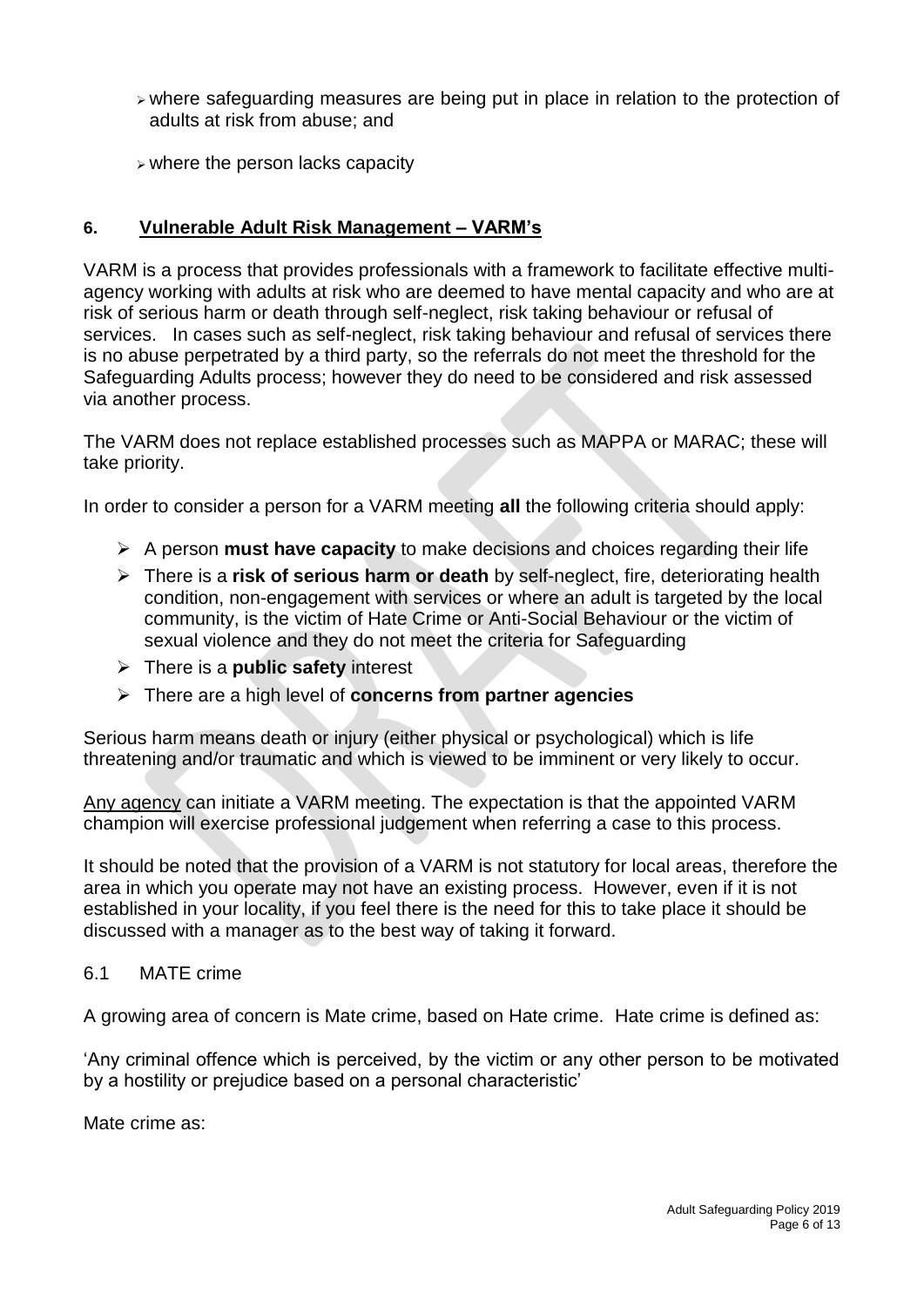'People with learning disabilities are often befriended by people who then exploit them. These are groups and individuals who pretend to be friends but who are really taking advantage of people'

6.2 Inherent Jurisdiction

This term, in the context of working with adults at risk, refers to someone who is deemed to have capacity but requires protection for whatever reason, and a Court has 'inherent jurisdiction' to make orders that will protect that individual even if it is against their wishes. For example, if an adult who is deemed at risk wishes to maintain contact with a family member despite the fact that contact invariably leads to severe deterioration in mental health. In this case the Court could prevent contact between the adult at risk and the family member. It is important to be aware of inherent jurisdiction when working with adults at risk if the statutory services deem them to have capacity but you feel there is clear evidence that a certain behaviour or situation is detrimental to their wellbeing.

# **7. Identification of Forms of Abuse**

The Care Act identifies ten forms of abuse:

**Physical Abuse**

Including hitting, slapping, pushing, kicking, misuse of medication, restraint, or inappropriate sanctions

- **Domestic Abuse** including psychological, physical, sexual, financial, emotional abuse and honour based violence
- **Sexual Abuse**

Including rape and sexual assault or sexual acts to which the vulnerable adult has not consented, or could not consent or was pressured into consenting. This includes Child Sexual Exploitation that started when they were a child, but has carried on into adulthood.

**Psychological Abuse**

Including emotional abuse, threats of harm or abandonment, deprivation of contact, humiliation, blaming, controlling, intimidation, coercion, harassment, verbal abuse, isolation or withdrawal from services or supportive networks

**Financial or Material Abuse**

Including theft, fraud, exploitation, pressure in connection with wills, property or inheritance or financial transactions, or the misuse or misappropriation of property, possessions or benefits, internet scams

**Modern Slavery**

Encompasses slavery, human trafficking; forced labour and domestic servitude. Traffickers and slave masters use whatever means they have at their disposal to coerce, deceive and force individuals into a life of abuse, servitude and inhumane treatment

**Discriminatory Abuse**

Including racist, sexist, that based on a person's disability and other forms of harassment, slurs or similar treatment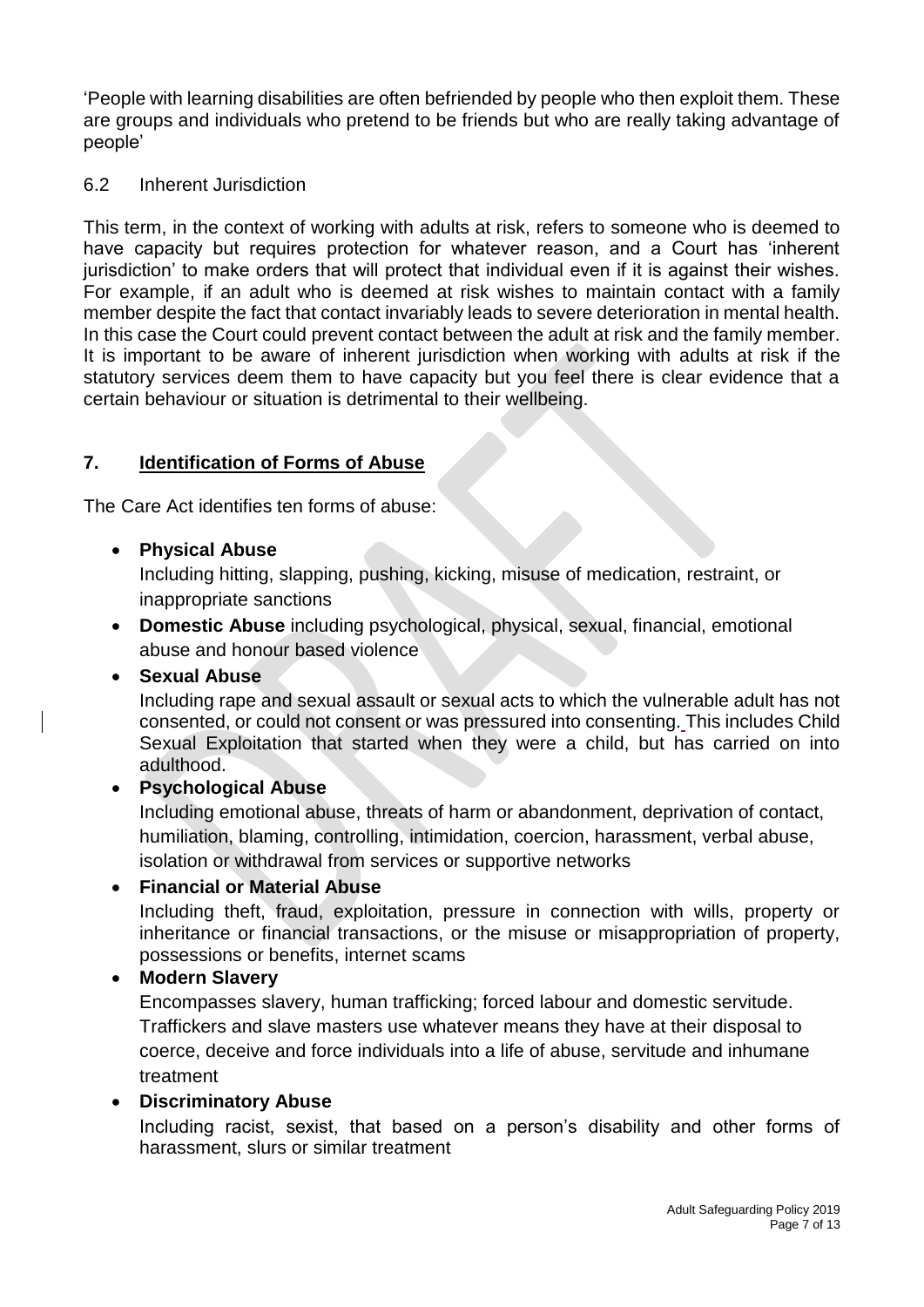**Organisational Abuse** (previously known as institutional abuse). It may take the form of isolated incidents of poor practice at one end of the spectrum, through to pervasive ill treatment or gross misconduct at the other. It can occur when the routines, systems, communications and norms of an institution compel individuals to sacrifice their preferred lifestyle and cultural diversity to the needs of that institution.

# **Neglect and Acts of Omission** Including ignoring medical or physical care needs, failure to provide access to appropriate health, social care or educational services, the withholding of the necessities of life, such as medication, adequate nutrition and heating

- **Self Neglect** covers a wide range of behaviours neglecting to care for one's personal hygiene, health or surroundings including hoarding. It should be noted that whilst self-neglect may not prompt a section 42 enquiry, it should still be referred and assessed on a case by case basis
- **Violent Extremisim** Individuals may be susceptible to exploitation into violent extremism by radicalisers. Violent extremists often use a persuasive rationale and charismatic individuals to attract people to their cause.

# 7.1 Prevent

Prevent is part of the UK's Counter Terrorism Strategy known as CONTEST. Prevent works to stop individuals from getting involved or supporting terrorism or extremist activity. Radicalisation is a psychological process where vulnerable and/or susceptible individuals are groomed to engage into criminal, terrorist activity.

The Prevent Programme is designed to safeguard people in a similar way to safeguarding processes to protect people from gang activity, drug abuse, and physical and sexual abuse.

- The 2011 Prevent strategy has three specific strategic objectives:
	- o respond to the ideological challenge of terrorism and the threat we face from those who promote it;
	- o prevent people from being drawn into terrorism and ensure that they are given appropriate advice and support; and
	- $\circ$  work with sectors and institutions where there are risks of radicalisation that we need to address.

*Note: these examples are not an exhaustive list of actions or behaviours that will constitute abuse*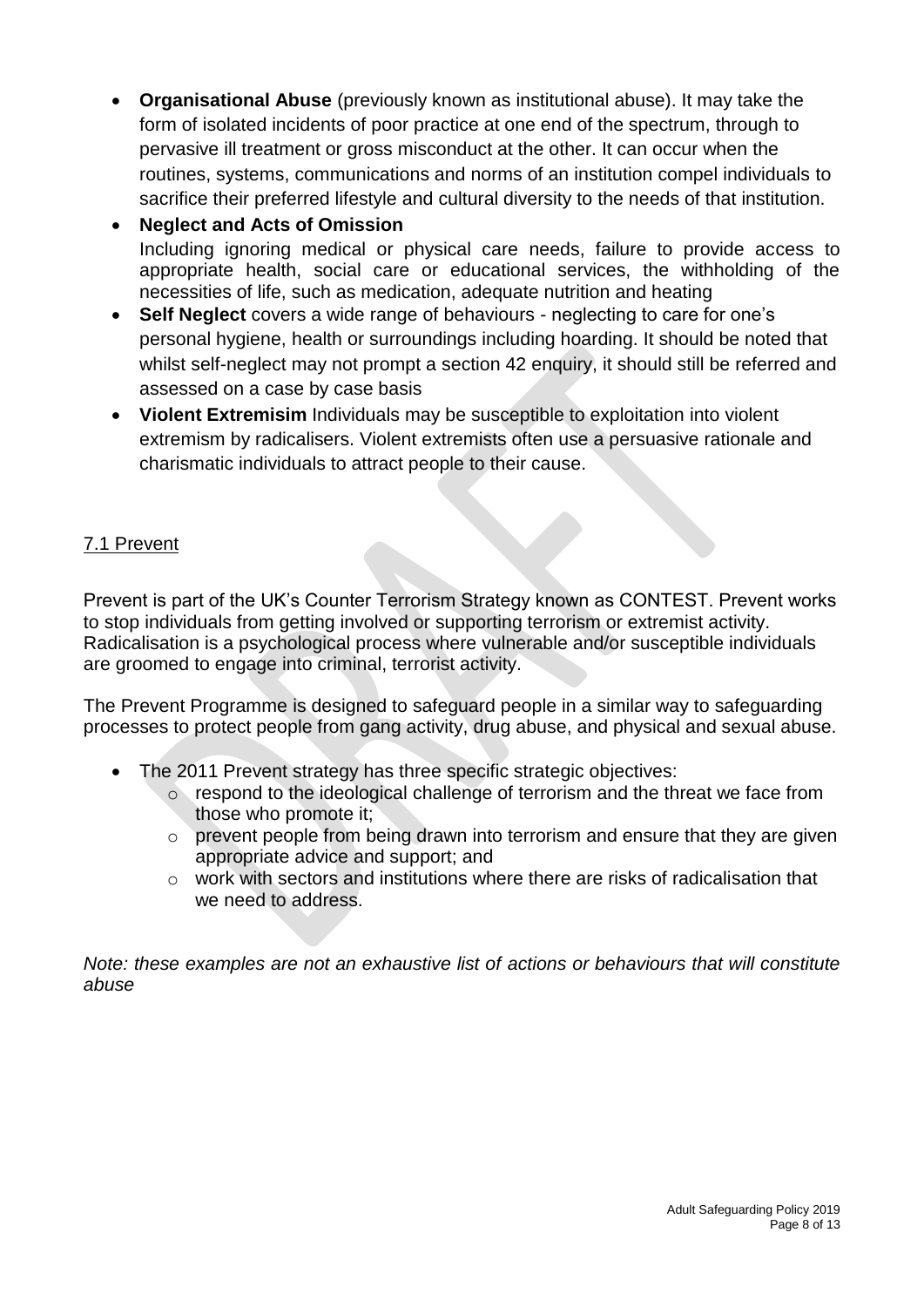# **7.2. Who May Be The Abusers?**

Adults at risk may be abused by a wide range of people that come into contact with them, including;

- $\triangleright$  Relatives and family members
- $\triangleright$  Professional staff
- $\triangleright$  Paid care workers
- $\triangleright$  Volunteers
- **▶ Other Clients**
- $\triangleright$  Neighbours, friends and associates
- $\triangleright$  Strangers

### **8 Information**

Every Client will be supplied with information about adults at risk and who to contact if they have questions or concerns. In addition, a poster on the protection of adults at risk and how to report concerns will be displayed at each office, in reception areas. Files for clients that have been involved in safeguarding issues should be retained for 20 years as per the data protection guidance.

# **9 Training**

Training on the protection of adults at risk will be covered in staff induction. Further, all support staff and support volunteers will attend the relevant Local Authority Multi-agency Safeguarding Adults training at a level suitable to their position, at first availability. This will be provided as a rolling programme and all staff and volunteers will refresh their knowledge by attending training every two years.

#### **10 Summary of Tuntum's Policy**

- $\triangleright$  Every member of staff, volunteer and trustee has the responsibility to identify and bring to attention any incident, behaviour or action(s) which they feel is unacceptable in terms of the physical and psychological wellbeing of any of the clients within our care, or of another adult at risk including staff (in unusual circumstances, this could include organisational or management arrangements which are believed to be harming the delivery of acceptable support/service provision).
- $\triangleright$  Anyone who is told of, or suspects abuse of any adult at risk, should report the incident or concerns in line with the guidance and take the appropriate steps to prevent continuation of the abuse occurring.
- $\triangleright$  The result of reporting concerns under any of the options outlined will be an investigation into the case, as per the requirements of the multi-agency policies and procedures to safeguard adults from abuse.
- $\triangleright$  In all cases, the individual reporting the concern will be kept informed of progress and any outcomes to such investigations.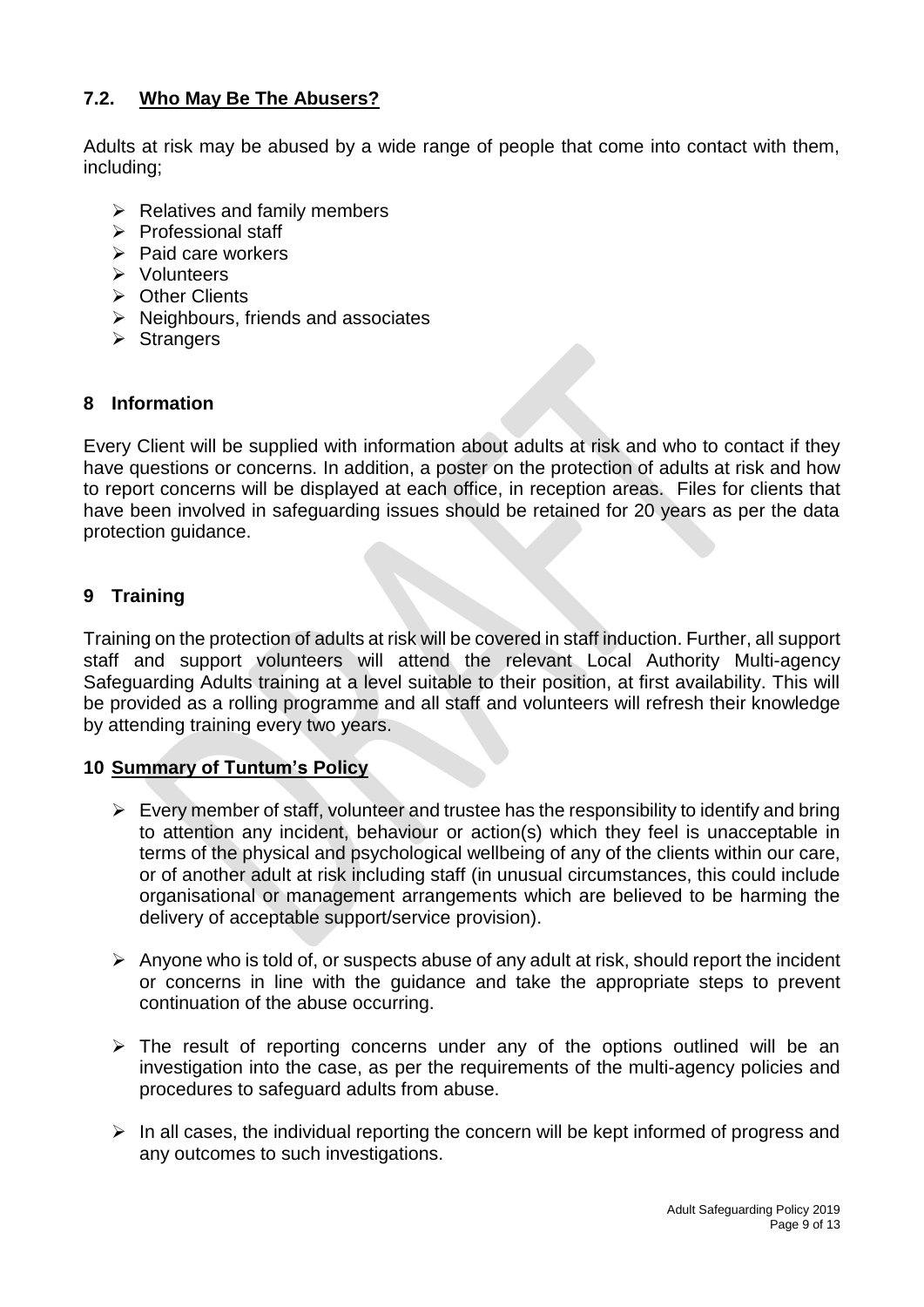### **11 Appendix 1 -** 'Safeguarding Adults' referral form

#### **POLICY REVIEW**

This policy will be reviewed every two years, in accordance with broader guidance and legislation, and taking into account feedback from staff and service users.

Tuntum Housing Association's Board of Management will ultimately be responsible for ensuring that the policy is reviewed, although they may wish to delegate the review process.

Any changes to the policy will need the authorisation of the Tuntum Housing Association Board of Management. Until such authorisation is given the existing policy will continue to apply unless the existing policy contradicts any new legal requirements or responsibilities.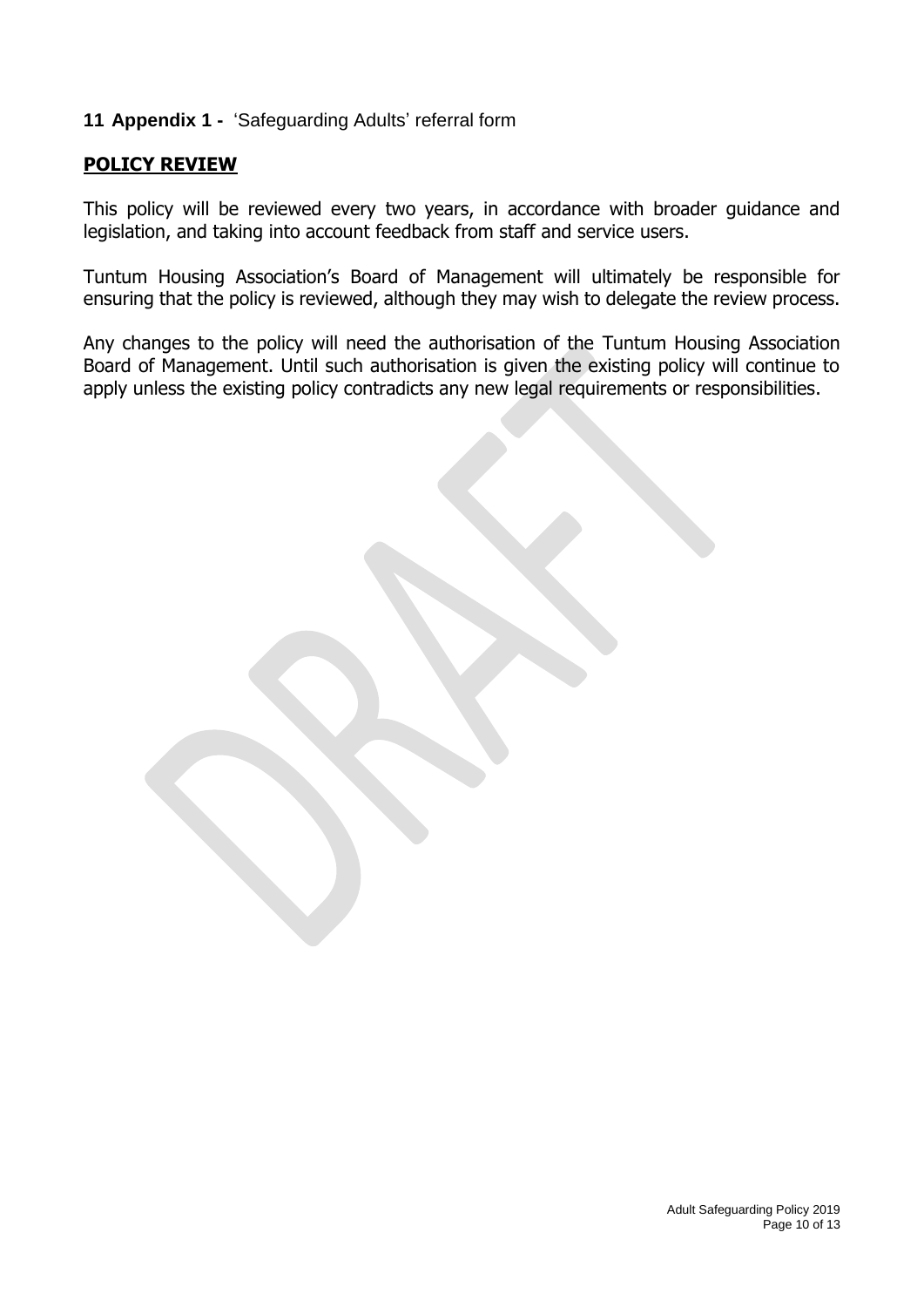# **Tuntum Safeguarding Adults Policy - Appendix 1**

| This pro forma is to assist you in gathering all of the relevant details prior to<br>making a referral to Adult Social Care. You do not need to send it anywhere;<br>however you may find it useful to complete a copy for your records and for ease<br>when referring. |  |  |  |  |  |  |
|-------------------------------------------------------------------------------------------------------------------------------------------------------------------------------------------------------------------------------------------------------------------------|--|--|--|--|--|--|
| <b>Details of Vulnerable Adult</b><br>Date of Birth<br>Name<br><b>Address</b>                                                                                                                                                                                           |  |  |  |  |  |  |
| Gender<br>Service User ID/<br>M<br>F<br>Episode ID                                                                                                                                                                                                                      |  |  |  |  |  |  |
| Date of Referral                                                                                                                                                                                                                                                        |  |  |  |  |  |  |
| N<br>Has a referral been made about this vulnerable adult before?<br>Y                                                                                                                                                                                                  |  |  |  |  |  |  |
| Has a referral been made about this service/provider before?<br>N<br>Y                                                                                                                                                                                                  |  |  |  |  |  |  |
| Has a referral been made about the alleged perpetrator before?<br>N<br>Y                                                                                                                                                                                                |  |  |  |  |  |  |
| <b>Clients Ethnic Origin</b><br><b>Black African</b><br><b>Black Caribbean</b><br>Mixed White and Asian                                                                                                                                                                 |  |  |  |  |  |  |
| Mixed White and Black African<br>Bangladeshi<br><b>Chinese</b>                                                                                                                                                                                                          |  |  |  |  |  |  |
| Pakistani<br>Indian<br>Mixed White and Black Caribbean                                                                                                                                                                                                                  |  |  |  |  |  |  |
| White Irish<br><b>White British</b><br><b>Mixed White and Chinese</b>                                                                                                                                                                                                   |  |  |  |  |  |  |
| <b>Other Asian</b><br><b>Other Black</b><br>Other Mixed background                                                                                                                                                                                                      |  |  |  |  |  |  |
| <b>Other White</b><br>Other Ethnic group                                                                                                                                                                                                                                |  |  |  |  |  |  |
| <b>Vulnerable Adults Client Group</b><br>Over <sub>65s</sub><br>Learning Disability<br><b>Physical Disability</b>                                                                                                                                                       |  |  |  |  |  |  |
| <b>Substance Misuse</b><br>Mental ill Health Issues<br>Deaf                                                                                                                                                                                                             |  |  |  |  |  |  |
| <b>Blind</b><br>HIV/Aids<br>Carer                                                                                                                                                                                                                                       |  |  |  |  |  |  |
| Is the Vulnerable Adult known to other agencies:                                                                                                                                                                                                                        |  |  |  |  |  |  |
| Yes<br>If yes please provide details:                                                                                                                                                                                                                                   |  |  |  |  |  |  |
| No                                                                                                                                                                                                                                                                      |  |  |  |  |  |  |
| Is the Vulnerable Adult from another District / Authority:<br>If yes please provide details:<br>Yes                                                                                                                                                                     |  |  |  |  |  |  |
| No                                                                                                                                                                                                                                                                      |  |  |  |  |  |  |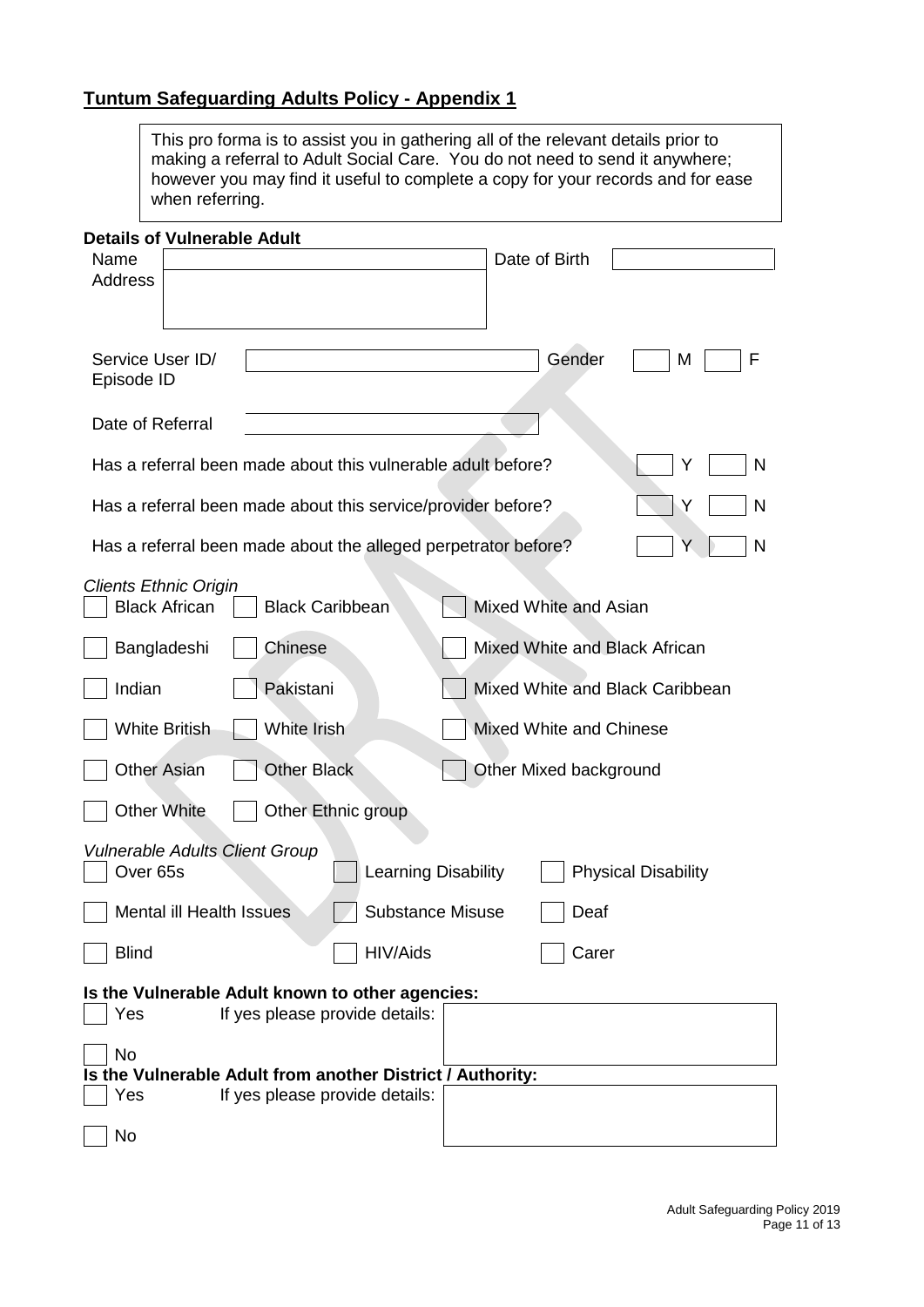# **Details about the Allegation of Abuse**

| Source of Alert<br>Partner | Main Family Carer         | <b>Other Family Member</b>      |
|----------------------------|---------------------------|---------------------------------|
| <b>Paid Carer</b>          | <b>Other Service User</b> | Vulnerable Adult themselves     |
| Friend                     | <b>Formal Advocate</b>    | Acute Hospital (including A&E)  |
| <b>GP</b>                  | Service Provider          | Independent Healthcare Provider |
| Volunteer                  | <b>General Hospital</b>   | <b>Healthcare Commission</b>    |
| Police                     | <b>Social Services</b>    | Specialist/Community Hospital   |
| Other PCT                  | Neighbour                 | <b>Alleged Perpetrator</b>      |
| Complaints                 | Prison/Probation          | <b>Domestic Violence Unit</b>   |
| <b>CSCI</b>                | <b>Voluntary Agency</b>   | Counsellor/Therapist            |
| Anonymous                  | Member of Public          | Other (please specify):         |
|                            |                           |                                 |

#### *Location of Abuse*

| <b>Residential Home</b>                  |  | Independent Healthcare                 |
|------------------------------------------|--|----------------------------------------|
|                                          |  |                                        |
| <b>General Hospital</b>                  |  | <b>Sheltered Accommodation</b>         |
|                                          |  |                                        |
| <b>Nursing Care Home</b>                 |  | Supported Accommodation                |
|                                          |  |                                        |
| <b>Acute Hospital</b>                    |  | Day Centre/Service                     |
|                                          |  |                                        |
| <b>Public Place</b>                      |  | <b>College/Adult Education/Work</b>    |
|                                          |  |                                        |
| Vulnerable Adults' Own Home              |  | <b>Vulnerable Adults' Parents Home</b> |
|                                          |  |                                        |
| <b>Vulnerable Adults' Relatives Home</b> |  | Alleged Perpetrators' Home             |
|                                          |  |                                        |
| Specialist/Community Hospital            |  | <b>Adult Placement Scheme</b>          |
|                                          |  |                                        |
|                                          |  | Other (please specify):                |
|                                          |  |                                        |
|                                          |  |                                        |
|                                          |  |                                        |